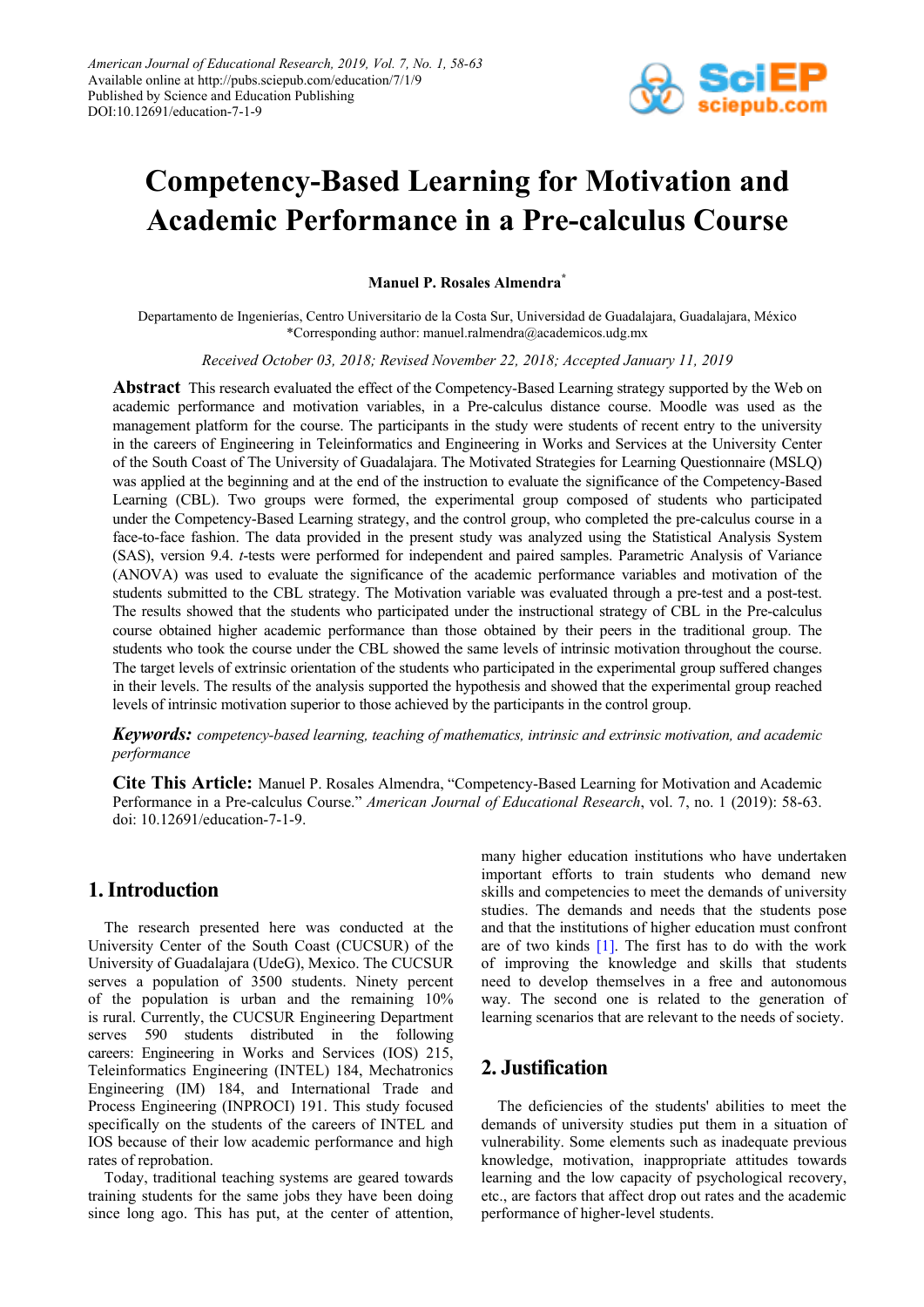It is not surprising that students feel more integrated to the extent that their abilities enable them to cope effectively with the intellectual demands of university life. Other factors that have been identified and that influence the continuity of student training are the deficiencies in their abilities to meet university challenges such as poor prior knowledge and inappropriate attitudes towards learning.

Despite the efforts of higher education institutions to improve the quality of their educational programs, drop out, academic backwardness, high failing rates, and low academic performance remain a constant problem in the careers of the areas of engineering  $[2]$ . The phenomenon of the reproach implies an increase in the rate of drop out in the engineering careers; this has had a negative psychological effect that has impacted students' ability to complete their programs efficientl[y \[3\].](#page-4-2)

The pedagogical strategies designed by the institutions must be student-focused so that the students can develop the necessary skills to access disciplinary knowledge as well as the development of competencies for the solution of mathematical problems and critical thinking skills. On the other hand, the implementation of information and communication technologies (ICT) in university spaces is known to promote learning scenarios that allow an effective interaction between instructors-students, students-students and students-contents that encourage and improve the development of skills and critical thinking skills in students. In this sense, instructors have shown a variety of benefits from the use of technology, including instructional delivery systems.

One of the most challenging problems that educational institutions currently face is that of teaching mathematics. Some studies attribute this problem to the current methodological schemes, which are incapable of enhancing the development of mathematical thinking skills that allow students a broad use of mathematical concepts for the solution of problems [\[4,5\].](#page-4-3)

The evaluation techniques are limited to verifying the memorization of information and facts, dealing rarely with challenging the student to reach higher cognitive levels of comprehension. The teaching professional must be clear that the intention of teaching is for students to learn, to build their own knowledge, and to serve them not only for their student stage but also for everyday activities. The lack of mathematical skills in students entering higher education institutions is a factor that significantly affects terminal efficiency and of course academic performance.

According to reports issued  $[6]$ , the discursive exposure used by teachers became uncomfortable, unmotivating and even frustrating, so evidenced by the students' assessments at the end of each semester. According to data provided by the School Control Coordination of the CUCSUR, from 2010 to 2013, the number of students who failed in the IOS´s career increased by 50%, and the average drop out rate reached 35%.

For the case of the students of the INTEL´s career the behavior was similar, the number of failed increased by 11%, and the drop out rate defection reported an average increase of 23%. The previous data reflected a problem that has been growing, forcing the institutions to undertake actions that contemplate remedial courses.

Mathematics is without a doubt a problematic topic in terms of skills acquisition and drop out rates; therefore, the remedial courses become fundamental, not only because they seek to standardize the levels of comprehension of the contents of a course, but also because they improve the students' academic performance, and decrease drop out levels.

This research explored the use of technology as a tool to support the teaching and effective learning of mathematics. It sought to provide a greater breadth for the teaching of mathematics, and thereby improve student learning. The fact that motivation is an important element in the formative process of the students learning was also assumed. Motivation was examined as an affective trait of students in subjects such as mathematics; promoting it implies a great challenge for instructors.

#### **3. Competency-Based Learning**

The competency-based learning (CBL) strategy proposed in this study has its theoretical basis in constructivism which is believed to be more effective than traditional instruction because it adapts to needs and reduces the differences between students' performance. Under the CBL approach students work only with the material they are willing to learn to achieve the understanding of mathematics; this suggests that the courses be divided in small units so that students can show competence in one unit before moving on to the next [\[7\].](#page-5-1) The CBL focuses on an individualized instruction based on the needs of students, to ensure that they reach the objectives of the readings.

The concept of competencies was proposed by Chomsky [\[8\]](#page-5-2) within the framework of the theory of the Generative Transformational Grammar where he defined competence, from the perspective of language, as the mastery of the principles that govern language and acting as a manifestation of the rules underlying the use of language. To be able to develop competency-based instruction, it is necessary to have an idea of the concept; however, to try to define competencies is complicated work, since there are many different and varied definitions depending on context. The definition of competency varies according to the epistemological assumptions underlying the use of the term. In this work, competency will be assumed as the result of a process of integrating skills and knowledge.

According to Bloom  $[9]$ , even though students vary in their learning styles and preferences, if the teacher is able to provide sufficient time and appropriate learning conditions, all students could achieve a high level of performance. Bloom noted that teachers in their traditional practice organize curricular content into smaller instructional units and then verify student progress at the end of each unit. These learning progress controls, according to Bloom, would be much more valuable if used as part of the learning process to provide students with information regarding individual learning difficulties and to prescribe specific remedial activities.

In designing and implementing a CBL program, four major tasks are to be implemented sequentially: a) definition of what is the learning object or domain of matter; (b) planning in order to achieve the domain; c) teaching to achieve mastery and (d) domain evaluation.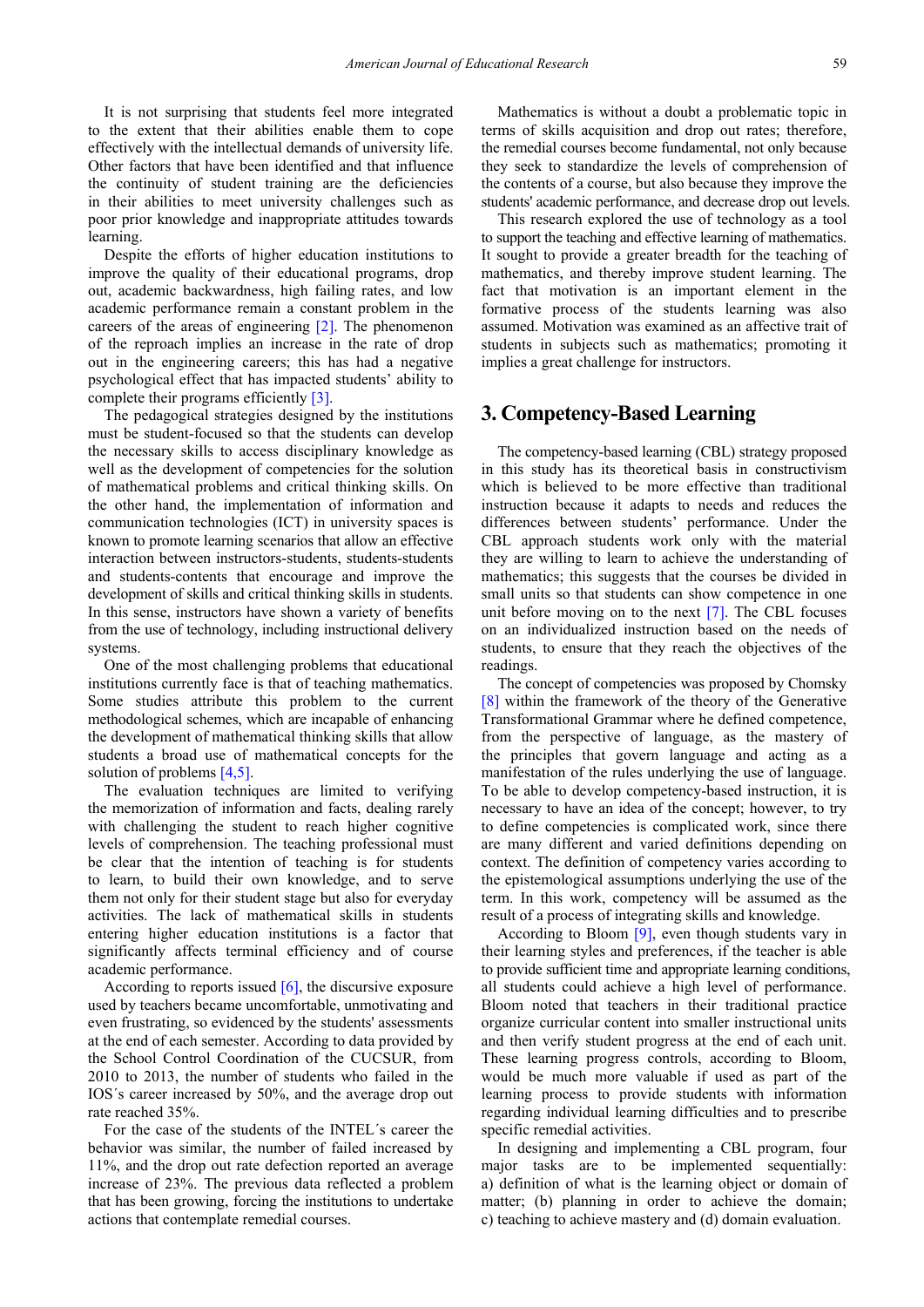CBL is an instructional strategy in which students can master a lesson before moving on to the next lesson. Bloom posited that a classroom with a competency-based learning approach, in contrast to the traditional form of instruction, would reduce the performance gaps among students of varying degrees of academic ability [\[10\].](#page-5-4) The CBL strategy divides the subject into units that have predetermined objectives. Students, alone or in groups, work each unit in an organized manner. The teacher evaluates and qualifies students after each unit to determine who has mastered the content and who needs more help. Students must show an 80% level of competency in the exams of each unit before moving on to new material  $[11]$ .

Thus, students who manage to master the material have opportunities to move forward in the form of projects or through problem-solving tasks. On the other hand, students who fail to master the competency receive support through tutoring, peer mentoring, small group discussions or additional homework.

## **4. Mathematics in Web-Based Environments**

The demand for competency-based learning environments has led institutions to exert pressure on teachers to teach through Web-based instructional environments. Mathematics today is the area of the curriculum that most contributes to the so-called school failure. Most students who do not get a college degree often cite their inability to develop the skills required in math. Due to this outcome, the IOS stream was evaluated in 2010 with the purpose of modifying the curriculum [\[12\].](#page-5-6) Some of the results generated from the evaluation process indicated the need to reinforce students' skills and competencies in solving high-level mathematical problems.

There is agreement that the technological development of information systems benefits almost all areas of human activity. Among the possible models of information technologies, using Web-based environments as complementary support to the courses of mathematics and statistics are increasingly common given the advantages that they provide. These advantages include greater interaction between students and instructors and a more efficient communication with the student[s \[13\].](#page-5-7)

In their study on teaching mathematics with technology, Moyer-Packenham, and Suh [\[13\]](#page-5-7) examined the influence of virtual manipulation on different group performances during teaching in an experiment with high school students. The experiment focused on the concept of two rational numbers (equivalent fractions and additional fractions with unequal denominators). The authors considered three types of groups, one with a low performance, two with average performance and one with high performance. Three groups used virtual manipulation of technology and one group used physical manipulation of technology. The results reported by the researchers showed significant differences between the groups of students who used virtual manipulation. No differences were found between the students of the average performance group in the virtual manipulation and physical manipulation treatments. However, the foregoing implies that the incorporation and use of technology in the teaching of mathematics can encourage students into taking an active role within the classrooms; for example, graphic technologies such as calculators, and Computerbased tools such as specialized software and simulators in Web-based instruction and practice are elements that have shown a significant improvement in science learning.

In the teaching of science, specifically in mathematics, technology support has resulted in a factor that makes it easier for students to understand concepts.

#### **5. Motivation in Web-Based Environment**

In Pintrich and Schunk's article [\[14\]](#page-5-8) about motivation in education, the researchers determine that motivation is a basic construct to explain the academic performance of the students. They defined motivation as "The process by which targeted activity is instigated and sustained". Students with high levels of motivation are involved in tasks that are more difficult, make greater efforts and are more persistent in the face of obstacles, which generates greater skill and a considerable improvement in their academic performance [\[15\].](#page-5-9)

The different concepts of motivation establish a frame of reference to think, feel and act about a specific course. Thus, for example, the motivating beliefs regarding mathematics determine the strategies students will use to complete their activities.

Vallerand *et al*. [\[16\]](#page-5-10) in their article on motivation, defined two types of motivation, intrinsic and extrinsic. Intrinsic motivation is defined as behavioral factors that the person performs for pleasure, finds stimulating and allows them to perform when they exceed their own expectations. Extrinsic motivation refers to the behaviors adopted to achieve a goal or reward beyond the activity itself.

Bekele continues this idea of intrinsic and extrinsic motivation in technology-enhanced learning environment[s \[17\].](#page-5-11) Bekele found that determinants of motivation and satisfaction in a Web-based learning environment include the attributes of technology, the quality of courses, participation, curriculum and support services. These determinants were found to boost cognitive effort, persistence, competencies and academic performance.

Other factors such as relevance, technological competencies and age, according to Moyer-Packenham and Suh [\[13\],](#page-5-7) proved to be the best predictor of a positive change in motivation. As in the presence of the environments, the motivating factor plays important role in the planning process of a virtual learning environment; the motivation becomes a fundamental factor for success as it represents a potential benefit in the changes of the teaching of the mathematics online [\[18\].](#page-5-12) Therefore, it is imperative that the instructional strategy be designed considering the need to transfer the motivational factors to the students.

#### **6. Metodology**

The premise of this study was to evaluate the effectiveness of the CBL methodology in a distance remedial Precalculus course in relation to math skills, academic performance and motivation of students. Under this premise, the levels of instruction that defined the treatments were established.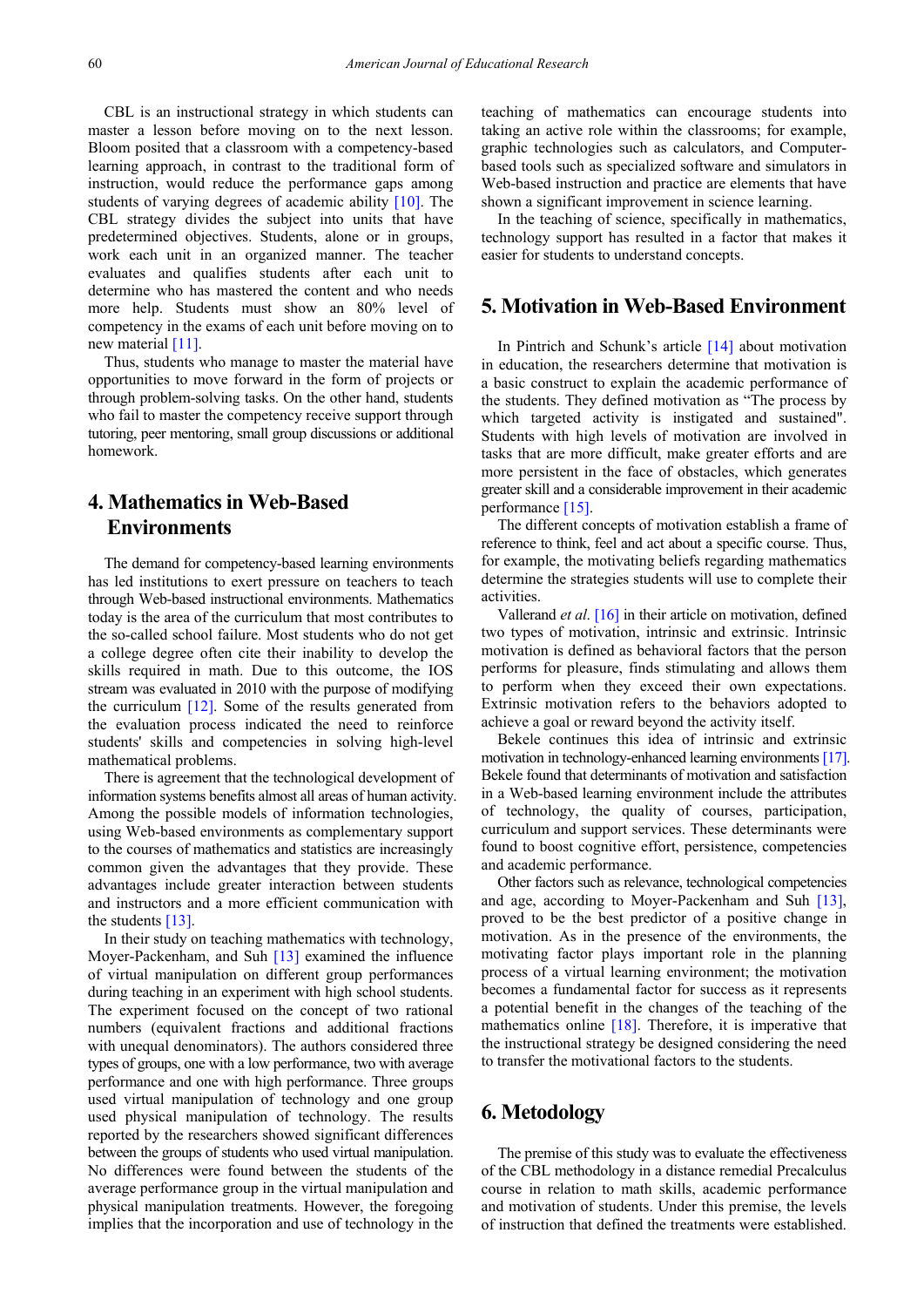The experimental treatment was designed using the CBL methodology and delivered at a distance while the control treatment was delivered in person.

*Population and sample*: the target population included all recent students of INTEL and IOS programs. These students completed a diagnostic test which purpose was to identify deficiencies in skills to solve math problems. Two groups were formed: the experimental one integrated by those students diagnosed with problems of mathematical skills and that will later face courses of Pre-calculus and who completed the distance course under the strategy of the CBL. The control group was formed with students who required remediation, and who decided to take the course face-to-face. The sample was non-probabilistic and both groups contained 30 students

*Instruments:* The first step of the research study was the application of a diagnostic test which objective was to gather information on the mathematical competencies of the students to solve problems modeling a standardized answer. It was a standardized test that allowed us to know the level of students' mathematical knowledge before starting the courses; the test included algebra problems, analytical geometry, and differential and integral calculus. It also used the instrument called MSLQ for its acronym in English Motivated Strategies for Learning Questionnaire [\[19\].](#page-5-13) The MSLQ questionnaire is composed of 81 items distributed in two sections, a motivational section and another one on learning strategies. The responses for the items use a seven points Likert scale, ranging from 1 (doesn't describe me at all) to 7 (completely describes me). The motivation section consists of 31 items with six scales related to different motivational aspects including: (a) Intrinsic goal orientation, (b) Extrinsic goal orientation, (c) Assessment of the task, (d) Self-efficacy beliefs, (e) Learning control beliefs, and (f) Anxiety.

The learning strategies section consists of 50 items: 31 items consider the use of different cognitive and metacognitive strategies and 19 items reacted with the management of students from different learning resources. The 50 items are grouped into nine scales that evaluate different aspects: (1) use of review strategies, (2) elaboration, (3) organization, (4) critical thinking, (5) metacognitive self-regulation, (6) time management and study environment, (7) effort regulation, (8) peer learning and (9) search for help.

In this investigation, only the motivational section was used. Students' academic performance was based on standardized tests designed by the Mathematics Academy of the CUCSUR Engineering Department.

*Data analysis*: Given the nature of the dependent variables, data were analyzed using analysis techniques of variance to compare the groups through the variable academic performance and the different scales of the motivation construct of the MSLQ Questionnaire in the learning environment. The raw data were transformed into ranks, as they did not conform to theoretical assumptions, such as independence and normality between groups and variance homogeneity.

The data collected on an ordinal scale do not meet the theoretical requirements that support a parametric statistical test. Therefore, it was necessary to transform the data. The transformation to ranges allows the application of parametric statistical techniques and avoids the use of non-parametric techniques.

The analyses were based on the averages of the ranges of the original data, except for the academic performance, which analysis was made on the original data since they fulfilled the theoretical assumptions of the statistical test in question.

Statistical *t* tests were applied for paired samples to evaluate the probable changes in the levels of intrinsic motivation scales and extrinsic motivation within the experimental group. To have an overview of the motivational profile of the students of the experimental group, the motivation was assessed with all their scales except for the scale of anxiety; this analysis was interesting to evaluate the change in the motivational levels of the students at the end of the instruction.

For this test the averages of the pre-test and post-test ranges were considered. For the case of academic performance and the different scales of the motivation variable, Student´s *t*-tests were used for independent samples. The tests were done to compare the effectiveness of the CBL strategy in the distance environment versus the face-to-face.

#### **7. Results**

The analyses considered only intrinsic motivation and extrinsic motivation to evaluate the changes in the motivational profiles of the students within the experimental group.

The anxiety scale was discarded to have a closer indicator of the presence of student motivation. The research-specific questions were the following:

What is the difference in the motivation intrinsic of students before (pre-test) and after (post-test) implementing the instructional strategy of CBL in the Pre-calculus course?

**Hypothesis Ho1:** There were no statistically significant differences in the level of intrinsic motivation of the students before (pre-test) and after (post-test) the implementation of the CBL instructional strategy in the Pre-calculus course.

The difference observed between the averages of the groups was a *t*-value of -2.42. The size of the effect was  $d=0.072$ , according to the established guide  $[20]$ ; this is considered a very small effect size. The criterion established by Cohen considers a large effect for higher values of . 80: Values between  $2 \le d \le 8$  are considered a mid-size effect. The results showed enough evidence not to reject the hypothesis Ho1:  $t(24) = .36, p < .722$ .

What is the difference in the intrinsic motivation of the students before (pre-test) and after (post-test) implementing the instructional strategy of CBL in the course of Pre-calculus?

**Hypothesis Ho2:** There were no statistically significant differences in the level of extrinsic motivation of the students before (pre-test) and after (post-test) implementation of the CBL instructional strategy in the course of *Pre-calculus*.

The results reported mean extrinsic orientation of the students prior to the application of the instruction  $(\overline{X} = 111.09, S = 36.09)$  and after the application of the instruction ( $\bar{X} = 89.091$ ,  $S = 41.95$ ).

The results showed enough evidence that led to the rejection of the hypothesis Ho2:  $t(24) = 2.42$ ,  $p < .0234$ . The size of the effect was  $d = 0.278$ .

What is the difference in the extrinsic motivation of the students before (pre-test) and after (post-test) of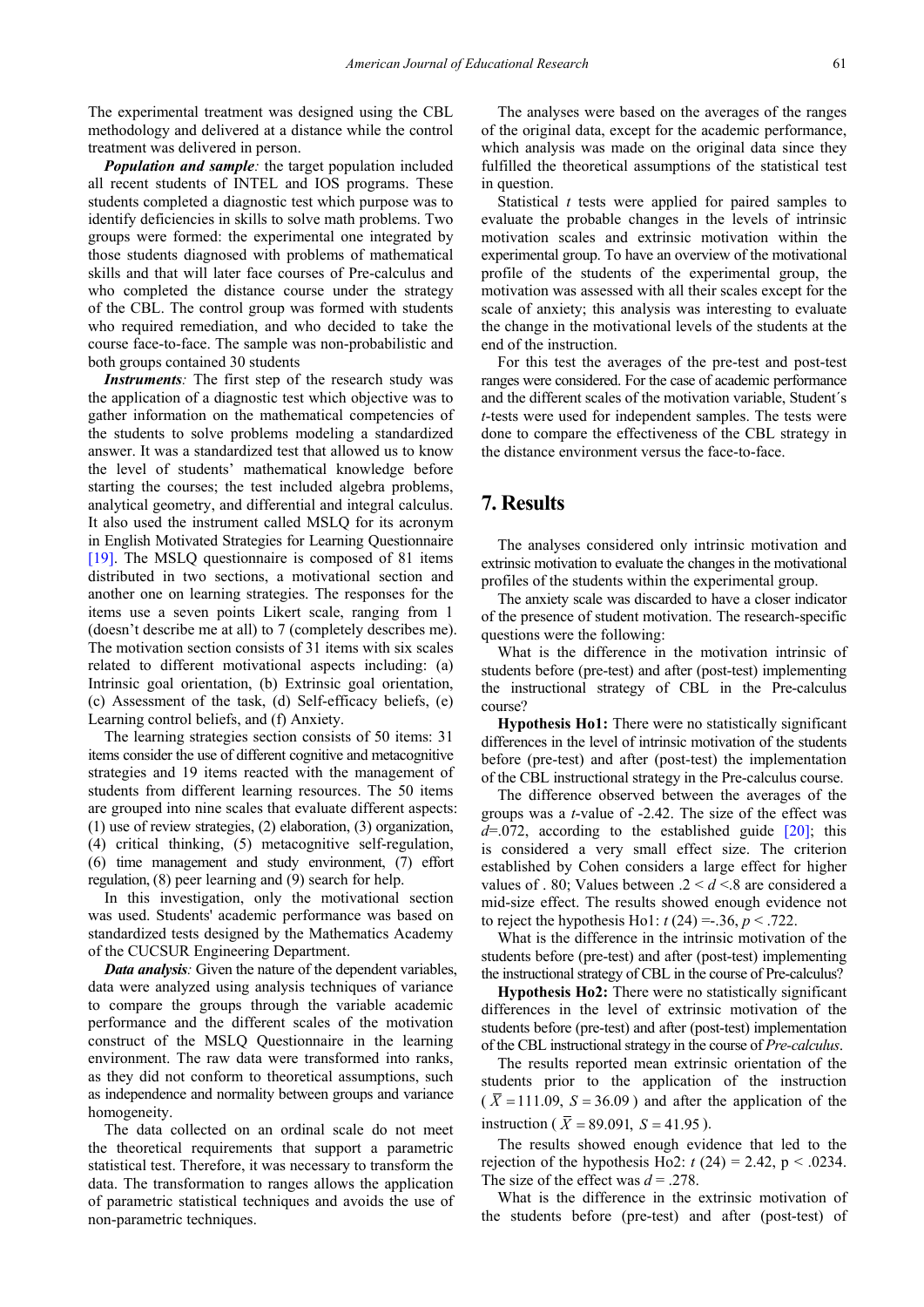implemented the instructional strategy of CBL during the Pre-calculus course?

**Hypothesis Ho3:** There are no statistically significant differences in the level of integral motivation of the students before (pre-test) and after (post-test) implementing the instructional strategy of the CBL during the Pre-calculus course.

The average of the levels of motivation before the application of the instruction ( $\overline{X}$  = 388, S = 100.08) and after application of the instruction ( $\overline{X}$  = 396, *S* = 121.99) the difference observed between the averages was 8.0, and the confidence interval to 95% for this difference was extended from -29.57 to 53.57. The size of the effect was  $d = 0.076$ . According to the results of the analyses, the mean levels of motivation before and after the instruction remained unchanged,  $t(24) = 0.60$ ,  $p < .71$ . The results showed enough evidence not to reject the Ho4: hypothesis.

What is the difference in the academic performance of the group of students who participated in the remedial Pre-calculus course in the distance modality under the instructional strategy of the CBL with respect to the students who participated in the face-to face course?

**Hypothesis Ho4:** There are no statistically significant differences in the average academic performance of the students who completed the Pre-calculus remedial course under the CBL strategy and the group that completed the remedial course in the face-to-face strategy.

The statistical procedure used also provides confidence intervals for the estimator of the difference between the academic performance averages of the group of students who participated under the CBL strategy and the group of students who did so under the Traditional approach. In this hypothesis, the original data were used, given that they fulfilled the theoretical assumptions required for the statistical test. The average of the group that participated under the strategy of the CBL ( $\overline{X}$  = 84.52, S = 21.39) and the average of the group that participated in a traditional way ( $\overline{X}$  = 69.35, S = 15.56). The assumption of equality of variances between groups was fulfilled,  $F(26, 16) =$ 1.89, *p* < .187. The difference observed between the averages was -15,166, and its corresponding confidence interval to 95% was extended from -27.27 to -3.06. The size of the effect was  $d = .78$ . The results led to Ho: rejection.

### **8. Conclusions**

The results of this research argue that students participating in the CBL instructional strategy maintained their intrinsic motivation levels during the course, which meant a positive attitude towards the activities proposed in the course. The activities were designed in a familiar context to the students using both real and hypothetical problems. The results make it possible to infer that the students fulfilled their responsibilities and made a greater mental effort during the resolution of problems. These results differ from other researches [\[21\]](#page-5-15) that used the MSLQ where they compared the effectiveness of the CBL´s instructional strategy in the intrinsically oriented meta variable, before and after to completion of the instruction, and where authors conclude that the instructional strategy improved the intrinsic motivation of the students at the end of the course.

The target extrinsic orientation levels of the students who participated in the experimental group underwent changes in their levels. This can be attributed to the CBL instructional strategy influencing the extrinsic orientation goals, and thus their behaviors changed during the course. It is worth noting that many of the students who participated in the course showed their skills in technology management, and this encouraged them to take the course most likely under the belief that they could demonstrate their skills and abilities, not only in the learning of mathematics, but in the management and use of technology. The fact that students have modified (decreased) their extrinsic motivational orientation at the end of the course suggests that these students also modified (increased) their intrinsic motivational orientation.

The results of this study suggest the existence of statistically significant differences in the level of integral motivation of the students using the instructional strategy of the CBL as determined by pretest and post-test research. The test of this hypothesis was based on the component of value and expectations. The results of the analyses showed the existence of significant differences between pretest and posttest for motivation. Motivation levels were modified by CBL's instructional strategy at the end of the course. The results of the study showed that CBL's instructional environment offered students new and effective ways to address math learning, ways that would be more complicated under instructional approaches without technology support.

In the case of the variable academic performance, the students who participated in the experimental group achieved higher scores than those obtained by their peers from the traditional group. The results can be attributed to the expectations and interest that the course aroused in the students with the new methods. The results presented here coincide with other evidence of research reported on the influence of motivation on academic performance [\[17,22\].](#page-5-11) It is undeniable that the incorporation of technology promoted in the participants the opportunity and the desire to experience new ways of learning and to improve their academic performance. This finding is supported by other research [\[17\]](#page-5-11) that reported factors that triggered motivation in Web-based learning environments.

In summary it can be concluded from this study that students achieved better when taught Pre-calculus using CBL than when taught using face-to-face methods.

#### **References**

- <span id="page-4-0"></span>[1] ANUIES. (2006). Consolidación y avance de la educación superior en México. Recuperado el 2 de febrero de 2011, de http://www.anuies.mx/secciones/convocatorias/pdf/consolidacion.pdf.
- <span id="page-4-1"></span>[2] Calvo, B. M. M.: Enseñanza eficaz de la resolución de problemas en matemáticas. *Educación. Red de Revistas Científica de América Latina y el Caribe, España y Portugal*, 32(1), 123-138 (2008).
- <span id="page-4-2"></span>[3] Departamento de Ingenierías. *Informe de labores*. Autlán, Jalisco, México (2010).
- <span id="page-4-3"></span>[4] Rosa, M., & Lerman, S.: Researching online mathematics education: opening a space for virtual learner identities. *Educational Studies in Mathematics, 78*(1), 69-90. (2011).
- [5] Turner, J. C., Bogner, W. K., & Christensen, A.: Motivating mathematics learning: Changes in teachers' practices and beliefs